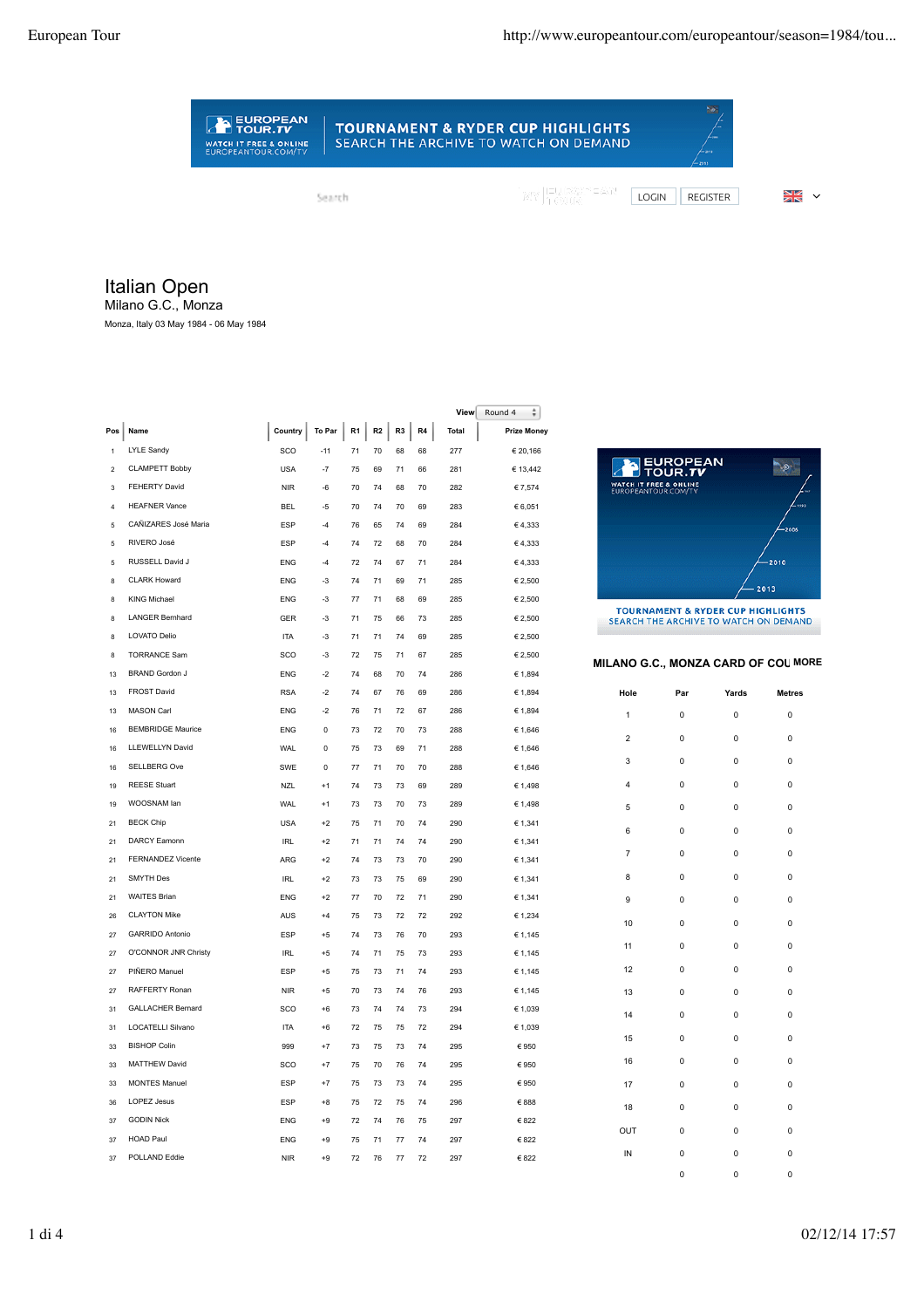| 41 | COX Charles               | <b>ENG</b> | $+10$ | 75 | 72 | 78 | 73 | 298 | € 732 |
|----|---------------------------|------------|-------|----|----|----|----|-----|-------|
| 41 | DAVILA José               | <b>ESP</b> | $+10$ | 74 | 74 | 73 | 77 | 298 | €732  |
| 41 | POXON Martin              | <b>ENG</b> | $+10$ | 74 | 72 | 74 | 78 | 298 | € 732 |
| 44 | <b>HUMPHREYS Warren</b>   | <b>ENG</b> | $+11$ | 72 | 76 | 79 | 72 | 299 | € 673 |
| 44 | <b>MOLTENI Pietro</b>     | <b>ITA</b> | $+11$ | 72 | 75 | 76 | 76 | 299 | € 673 |
| 46 | <b>BLAND John</b>         | <b>RSA</b> | $+12$ | 76 | 72 | 76 | 76 | 300 | € 643 |
| 47 | <b>HANSEN Neil</b>        | <b>ENG</b> | $+13$ | 73 | 71 | 81 | 76 | 301 | € 626 |
| 48 | <b>MOODY Chris</b>        | <b>ENG</b> | $+14$ | 70 | 78 | 78 | 76 | 302 | € 608 |
| 49 | MUSCROFT Duncan           | <b>ENG</b> | $+16$ | 74 | 74 | 81 | 75 | 304 | € 590 |
| 50 | <b>MCCOLL Bill</b>        | SCO        | $+18$ | 75 | 73 | 81 | 77 | 306 | € 573 |
| 51 | ANDERSON Jerry            | CAN        | $+5$  | 77 | 72 | 0  | 0  | 149 | €493  |
| 51 | CROW Jamie                | AUS        | $+5$  | 73 | 76 | 0  | 0  | 149 | €493  |
| 51 | DASSU Baldovino           | <b>ITA</b> | $+5$  | 74 | 75 | 0  | 0  | 149 | €493  |
| 51 | DRUMMOND Ross             | SCO        | $+5$  | 74 | 75 | 0  | 0  | 149 | €493  |
| 51 | GOODMAN Dan               | <b>USA</b> | $+5$  | 74 | 75 | 0  | 0  | 149 | €493  |
|    | <b>JAMES Mark</b>         | <b>ENG</b> | $+5$  | 76 | 73 | 0  | 0  | 149 | €493  |
| 51 | MARTIN Miguel Angel       | <b>ESP</b> | $+5$  | 76 | 73 | 0  | 0  | 149 | €493  |
| 51 | RUSSELL David A           |            |       | 72 | 77 | 0  | 0  |     | €493  |
| 51 |                           | ENG        | $+5$  |    |    |    |    | 149 |       |
| 59 | <b>BRAND JNR Gordon</b>   | SCO        | $+6$  | 75 | 75 | 0  | 0  | 150 | € 287 |
| 59 | CALERO Manuel             | ESP        | $+6$  | 76 | 74 | 0  | 0  | 150 | € 287 |
| 59 | CALI Giuseppe             | <b>ITA</b> | $+6$  | 72 | 78 | 0  | 0  | 150 | € 287 |
| 59 | <b>CULLEN Gary</b>        | <b>ENG</b> | $+6$  | 76 | 74 | 0  | 0  | 150 | € 287 |
| 59 | GONZALEZ Jaime            | <b>BRA</b> | $+6$  | 77 | 73 | 0  | 0  | 150 | € 287 |
| 59 | <b>MARTIN Steve</b>       | SCO        | $+6$  | 72 | 78 | 0  | 0  | 150 | € 287 |
| 59 | <b>MILLER Mike</b>        | SCO        | $+6$  | 74 | 76 | 0  | 0  | 150 | € 287 |
| 59 | SOMERS Vaughan            | AUS        | $+6$  | 77 | 73 | 0  | 0  | 150 | € 287 |
| 59 | <b>WALTON Philip</b>      | <b>IRL</b> | $+6$  | 78 | 72 | 0  | 0  | 150 | € 287 |
| 59 | WOLSELEY Michael          | <b>FRA</b> | $+6$  | 75 | 75 | 0  | 0  | 150 | € 287 |
| 69 | CARRIGILL Paul            | <b>ENG</b> | $+7$  | 72 | 79 | 0  | 0  | 151 | €     |
| 69 | DELFINO Gerolamo          | <b>ITA</b> | $+7$  | 78 | 73 | 0  | 0  | 151 | €     |
| 69 | <b>GRAPPASONNI Silvio</b> | <b>ITA</b> | $+7$  | 76 | 75 | 0  | 0  | 151 | €     |
| 69 | <b>MACIAS Angel</b>       | ESP        | $+7$  | 76 | 75 | 0  | 0  | 151 | €     |
| 69 | <b>MCLEAN Michael</b>     | <b>ENG</b> | $+7$  | 76 | 75 | 0  | 0  | 151 | €     |
| 69 | OLAZÁBAL José María       | ESP        | $+7$  | 75 | 76 | 0  | 0  | 151 | €     |
| 69 | OOSTHUIZEN (AM) Andries   | <b>RSA</b> | $+7$  | 77 | 74 | 0  | 0  | 151 | €     |
| 69 | <b>WATINE Gery</b>        | <b>FRA</b> | $+7$  | 78 | 73 | 0  | 0  | 151 | €     |
| 69 | <b>WILLIAMS David</b>     | <b>ENG</b> | $+7$  | 76 | 75 | 0  | 0  | 151 | €     |
| 76 | ANGLADA Juan              | ESP        | $+8$  | 74 | 78 | 0  | 0  | 152 | €     |
| 76 | <b>BOXALL Richard</b>     | <b>ENG</b> | $+8$  | 79 | 73 | 0  | 0  | 152 | €     |
| 76 | CASERA Aldo               | <b>ITA</b> | $+8$  | 78 | 74 | 0  | 0  | 152 | €     |
| 76 | <b>HADFIELD Steve</b>     | <b>ENG</b> | $+8$  | 81 | 71 | 0  | 0  | 152 | €     |
| 76 | <b>HORTON Tommy</b>       | <b>ENG</b> | $+8$  | 77 | 75 | 0  | 0  | 152 | €     |
| 76 | <b>JOB Nick</b>           | <b>ENG</b> | $+8$  | 74 | 78 | 0  | 0  | 152 | €     |
| 76 | MARCHBANK Brian           | SCO        | $+8$  | 79 | 73 | 0  | 0  | 152 | €     |
| 76 | PARIS Roberto             | <b>ITA</b> | $+8$  | 75 | 77 | 0  | 0  | 152 | €     |
| 76 | PIÑERO Alfonso            | ESP        | $+8$  | 77 | 75 | 0  | 0  | 152 | €     |
| 76 | SONNEVI Jan               | BAH        | $+8$  | 79 | 73 | 0  | 0  | 152 | €     |
|    | <b>THOMPSON Martin</b>    | <b>MEX</b> | $+8$  | 78 | 74 | 0  | 0  | 152 | €     |
| 76 |                           |            |       |    |    |    |    |     |       |
| 87 | <b>CHANDLER Andrew</b>    | <b>ENG</b> | $+9$  | 77 | 76 | 0  | 0  | 153 | €     |
| 87 | JOHNSTONE Tony            | ZIM        | $+9$  | 75 | 78 | 0  | 0  | 153 | €     |
| 87 | MANNELLI Massimo          | <b>ITA</b> | $+9$  | 78 | 75 | 0  | 0  | 153 | €     |
| 87 | <b>TAPIA Michel</b>       | <b>FRA</b> | $+9$  | 83 | 70 | 0  | 0  | 153 | €     |
| 87 | YOUNG Ian                 | SCO        | $+9$  | 73 | 80 | 0  | 0  | 153 | €     |
| 92 | CABO José                 | ESP        | $+10$ | 75 | 79 | 0  | 0  | 154 | €     |
| 92 | <b>CROCE Alberto</b>      | <b>ITA</b> | $+10$ | 74 | 80 | 0  | 0  | 154 | €     |
| 92 | DAMONTE Vincenzo          | 999        | 0     | 78 | 76 | 0  | 0  | 154 | ÷,    |
| 92 | <b>LONGMUIR Bill</b>      | SCO        | $+10$ | 78 | 76 | 0  | 0  | 154 | €     |
| 92 | <b>MALTMAN Craig</b>      | SCO        | $+10$ | 77 | 77 | 0  | 0  | 154 | €     |

| Hole | Par | Yards | <b>Metres</b> |  |
|------|-----|-------|---------------|--|
|------|-----|-------|---------------|--|

Venue Info >>